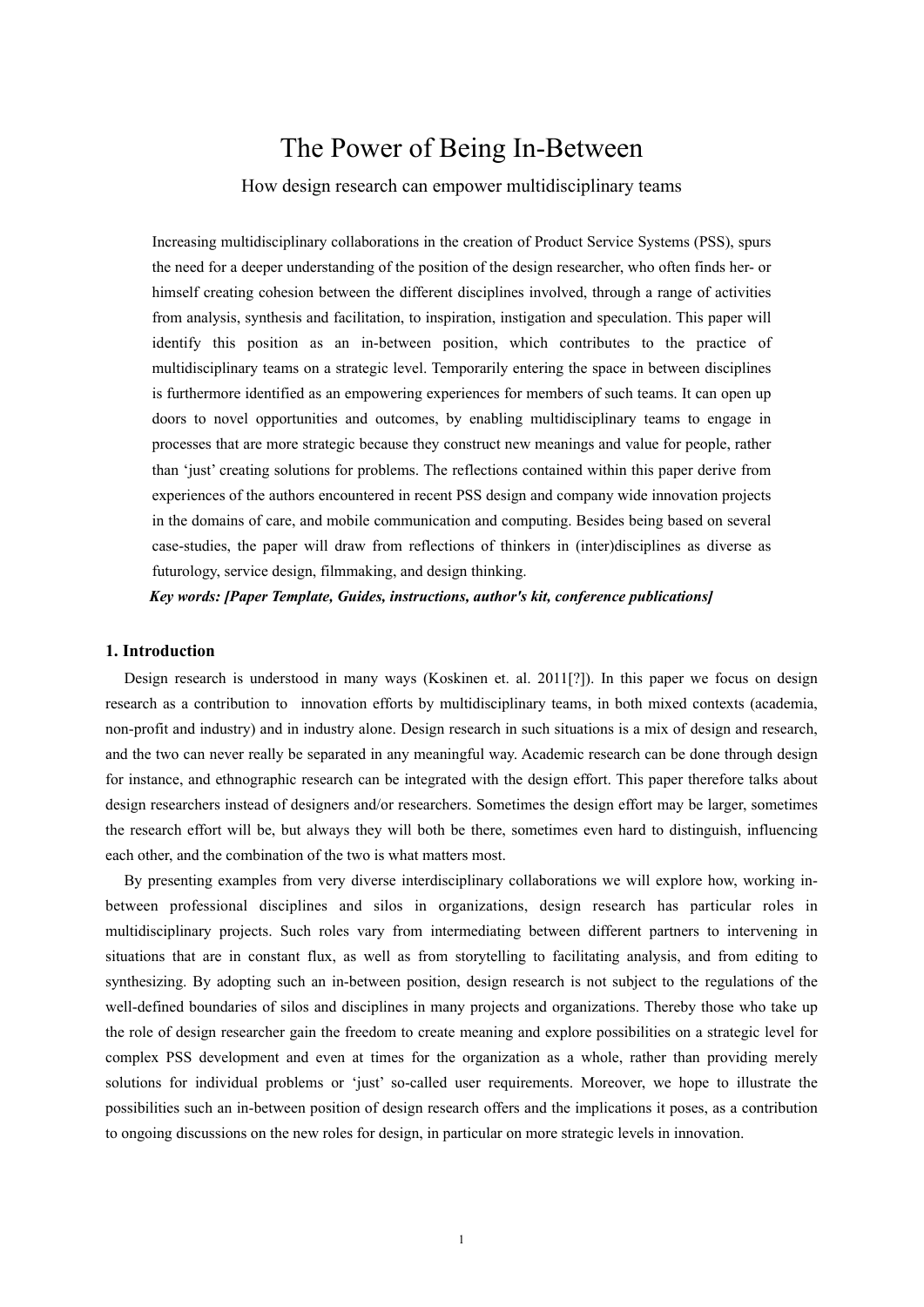#### **2. Being in-between**

Shift from focus on process to focus on position of the designer. This is the space in-between, "the interval to which established rules of boundaries never quite apply" (Trinh)

Speaking nearby instead of about. (Trinh) is a way to avoid to talk about the disciplines/silos and thus avoid entering them, at least for some time.

In-between position is an act of resistance, resisting being a 1-to-1 translator, communicator, visualiser someone who executes. A move away also from the focus on communication in multidisciplinary teams, and on creating shared understanding. If shared understanding is no longer the main goal, being a translator, communicator or straight forward visualizer becomes less relevant. Instead, engaging in conversation with multiple disciplines and improving the quality of that conversation becomes more important.

Design researchers play an important role in setting up that conversation and keeping it going by nurturing it. On the one hand this is done through artifacts that design research creates for this purpose, such as a service blueprint or a probe, a prototype or a filmed story. On the other hand through interactions between people in the multidisciplinary teams that are brokered through the artifacts for instance, and through other interventions such as workshops with the multidisciplinary teams.

### **3. Artifacts**

Create descriptive rather than prescriptive design research outcomes. Creating meaning not truth (Trinh) through interactions in workshops. Allow to check up on the sources of these meanings

Sourcing ingredients for the teams to do their magic themselves

Design's artefacts serve to materialise the possibility space (Candy)

## **4. Interactions**

Evoke empathy with the people in the film as fellow humans - by speaking nearby them, not about them is again a way to do this.

purpose of analysis is not to define what the design team should do. Instead it serves to create meaning that provokes responses and discussion.

Discussion that becomes more precise over time (Geertz)

The films we make serve as boundary objects, as shared references

preventing people from drifting off on tangents of their own beliefs and hangups

complexity may seem daunting in industry contexts at first,

but if supported well it may allow multidisciplinary teams in their current siloed environments to innovate cohesively – and therefore effectively.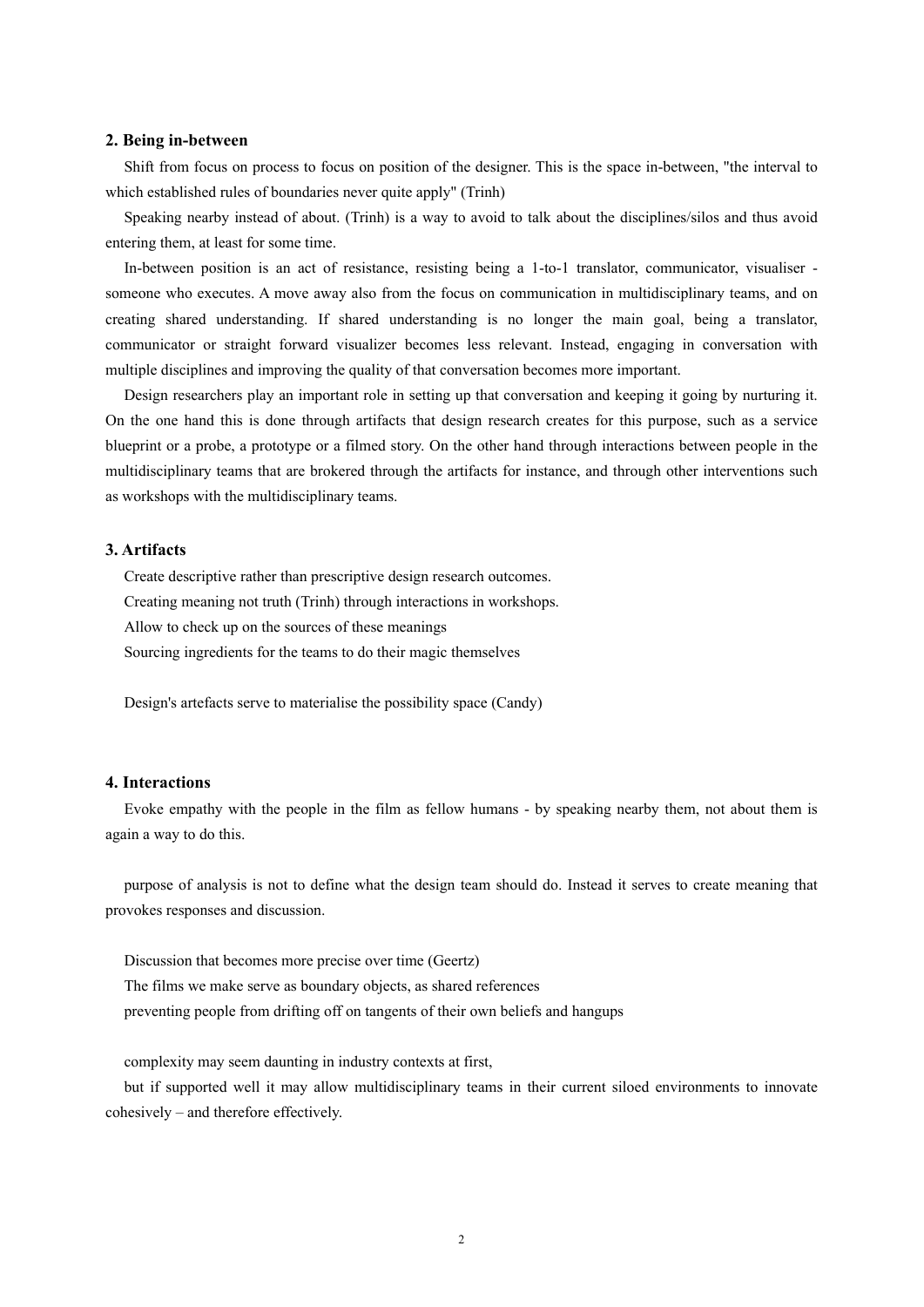## **5. Emerging practices**

Focus should be on inter-relations, interactions, shared objects, from which joint practice emerges (Strompff)

The need to collaborate across boundaries in large corporations where innovation efforts are no longer contained within small groups separated from the daily business is evident. As a result the coherence of the innovation effort is in jeopardy however, as many ideas about where to go and what to do inevitably arise and start to compete. Boundary crossing and boundary objects offer the opportunity to mitigate this process and foster cohesion.

Carlille focuses on the consequences of boundary crossing. It acknowledges that there's more at stake than 'just' communicating knowledge; in particular the consequences of new knowledge for the organization, silo or team that has to respond to it are also key factors. This ties in with the manner in which whole industries can resist change, as we've experienced in our work over the past two years. (Semantic and pragmatic approach to boundary crossing, not syntactic)

Discussion? Conclusions? Future work?

-------------

## **2. Embracing uncertainty**

Interdisciplinary ventures between designers, artists and scientists inevitably leads to a crossover of work methodologies and ideas. An exchange which often begins with set roles and goals for collaborators. Design, more often than not, will redefine its initial question (Kimbell 2012), changing the nature of the debate. This is a reframing of the initial brief, brought forth by a generative practice, which will extend beyond the pre-defined boundaries of any collaboration.

Designers will play with boundaries, an exploratory practice which is experimental as it entails a questioning of meaning and set definitions. An example can be found in EVASIA, a design fictions proposal currently under development within the G-Motiv project, as part of a Research Associateship at Design Academy Eindhoven. In the context of drug addiction, EVASIA addresses the use of smell as a storytelling tool for addiction patients, by integrating the scent expertise from the Olfactive Design Studio (ODS) from International Flavours and Fragrances (IFF). In this manner, EVASIA expands upon G-Motiv's list of collaborators and knowledge, enhancing the project's focus area by highlighting the relevance of sensory and subjective insights.

This approach situates designers as instigators or generators of situations. Furthermore, it implies a wider scope for design, through an expansion which takes place in more than one direction at a time. These deviations to the official storyline, contribute to a level of ambiguity and uncertainty, which designers must often cope with throughout the project's development. Nevertheless, it is through such side exercises or accidents that meaning is created, essentially informing the design process.

#### **2.1 The position of the designer**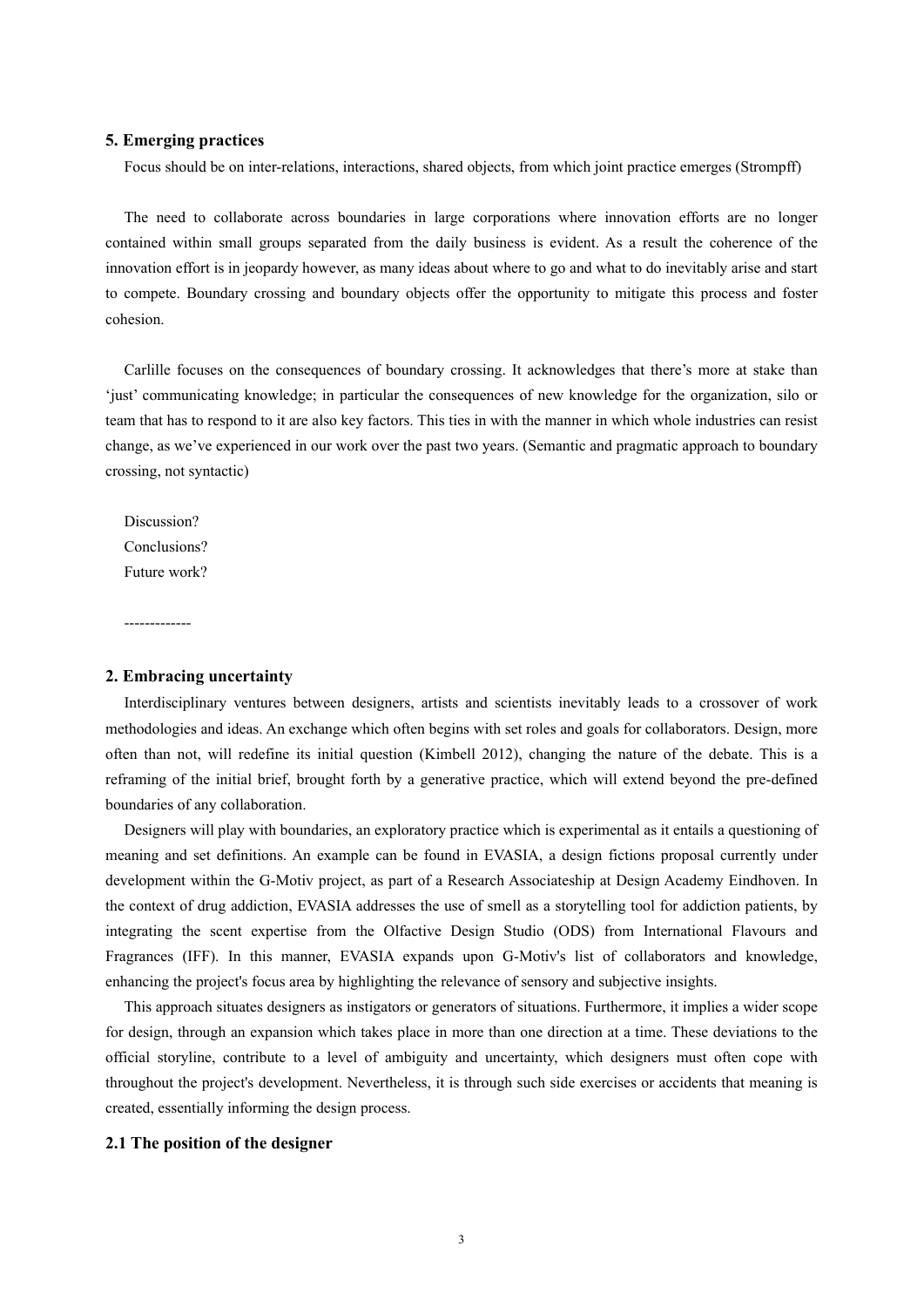This inquisitive approach is understood through a shift from focus on the process of design, to focus on the position of the designer. Trinh T. Minh-Ha is a filmmaker and theorist whose philosophical writings explore liminal stances, serving hereby as inspiration to validate the in-between position of the designer. Design's explorative nature, requires an understanding of the interdependencies between the different categories at play, which means working within the spaces where these merge and coexist.

This is the space in-between, described by Trinh T. Minh-Ha as "the interval to which established rules of boundaries never quite apply" (T. Minh-Ha 1992). Within the G-Motiv project, it results from the crossovers between the scientific partners (Delft University of Technology, University of Amsterdam, Vrije Universiteit, Erasmus University and the Technical University Eindhoven), the creative partners (Design Academy Eindhoven, Monobanda, IJsfontein, RANJ and Novay) and the service or healthcare providers (Berenschot, Careyn and Brijder). These liminal spaces constantly challenge set structures, furthermore alluding to a shift from seeking a solution to a pre-defined problem, to that of interventions on behalf of the designer.

The in-between position, allows an active influence on the project's knowledge generation processes, validating these by facilitating an exchange of information between the different collaborators. This exchange comes from embracing those "elements that escape the structure", which often lead to "accidents that are created by letting go of things while you are in full control of them" (T. Minh-Ha 1992). Through this approach, design engages in the co-evolution of a multidisciplinary project from different angles, by understanding the different aims and needs of its collaborators. The designer becomes an interventionist, as these exchanges lead to "blueprints and artefacts along the way [which are] designs towards the final design"(Kimbell 2012).

In this manner, the expansive character of design will create and explore new options, rather than limiting itself to pre-existing avenues. An example can be found within EVASIA's Play the Future! workshop, which brought together G-Motiv's creative partners to speculate upon the future of games. The workshop looked beyond the frames of G-Motiv, applying game theorist Leigh Alexander's three postulates on the future of games (games will never end, games won't be perfect, games will be played everywhere) to the three focus areas of G-Motiv: physical stimulation (Alzheimer patients), mental stimulation (addiction patients) and stimulation of pro-social behaviour (workplace environment). Extending beyond the project's immediate goals, the workshop led to outcomes which explored alternative possibilities of collaboration between the creative partners, resulting in three game concepts: tools to catalyse social group behaviour, crowdsourcing emotions through smell, and ringtones for mindsets (see Figure 3).

Figure 3: Play the Future! workshop results extended beyond G-Motiv's immediate goals, exploring the future possibilities of games.

#### **2.2 Meaning, not truth**

Working within such liminality means design does not own anything. Designers become intermediaries, which explore and question relationships between science and society, bridging the gap. The parallel stories they conjure from such activities bring forth real desires and anxieties, "creating meaning, not truth" (T. Minh-Ha 1992) as they extend beyond mere sums of facts. This knowledge does not aim to be scientific, as it is not based on objective facts. Rather it derives from a systematic and academic way of producing knowledge through a discussion which becomes more precise over time (Geertz 1973), here as the projects, designs and exchanges with G-Motiv's collaborators evolve.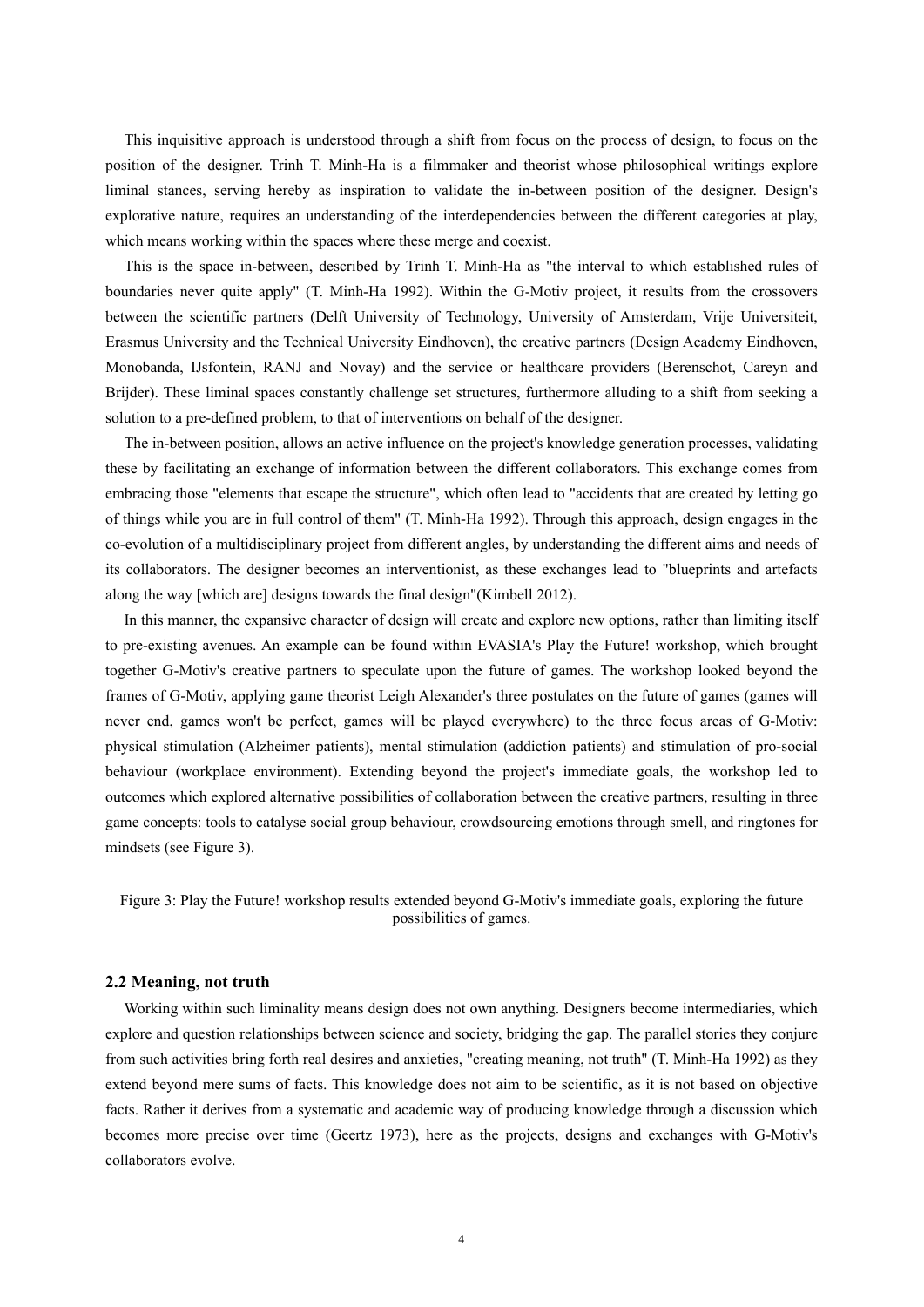This often requires the need to speak various 'languages' in order to facilitate the necessary exchanges between healthcare providers, patients, scientific, creative and industrial partners. In this respect, design's artefacts serve to materialise "the possibility space" (Candy 2010), since design prototypes themselves also operate as interstices between "the world that is and the world that could be" (Candy 2010), pointing towards alternative processes for the construction of meaning. This implies a merge between fictions and reality, exploring the possibilities of alternative stories. (see Figure 4).

Figure 4: Stuart Candy's diagram of "possible, probable, and preferable futures as subsets of possibility space" (Candy 2010).

## **3. To speak nearby**

Exploring alternative ways of expression, creates platforms design can engage with, from a human-scale. This approach involves a constant play between different narratives, engaging with fact and fiction. In this manner "the narratives shift back and forth between being informational, reflective or analytical, and being emotional, trivial, absurd or anecdotal" (T. Minh-Ha 1992). In the context of EVASIA, this suggests a direct engagement with the reality of the patients, where design provides the necessary tools and voice for the construction of their own definitions and meanings.

This is intrinsic to design's concern with the "human or micro-scale" (Kimbell 2012). Such co-creation devices and processes differ from mere data gathering exercises. Instead, they generate awareness, by drawing attention to the politics of health and its social manipulations, whilst actively contributing to the construction of personal identity.

Taking an in-between position is therefore also an act of resistance, as design does not intend to "speak about", but to "speak nearby" (T. Minh-Ha 1992). This is how designers confront "truth", questioning pre-set notions and processes. This is often threatened by the risk of instrumentalisation faced by design, within multidisciplinary collaborations, such as G-Motiv. Seen as a mere one-to-one translator, communicator or visualiser, such risk denotes the use of design as a tool to validate set meanings. A notion that corresponds to a "management perspective" which conceives design as "another phase" (Kimbell 2012) within the project. This approach, detaches design from its explorative ability whilst limiting its creativity.

The in-between position of the designer, ensures an experimental and critical practice for design, as it refuses to reduce its role "to that of a mere device to authenticate the message advanced" (T. Minh-Ha 1992). Instead, design will provoke new ideas, awareness and reflections, by pointing to the processes that construct new meanings. Furthermore, by speaking nearby, design is no longer subject to the regulations of those well-defined boundaries, therefore gaining the necessary freedom to explore the possibility space (See Figure 6).

Figure 6: To "speak nearby" means designers operate within the possibility space (coloured areas), from an inbetween position.

### FROM BOUNDARY OBJECTS POSITION PAPER

Over the past two years STBY and the in house team of a large global communications corporation have formed a significant new partnership that is reframing conventions about research practices which are faster, more accessible to non-researchers, and provide traceable outcomes to the client teams. Together we found that the best